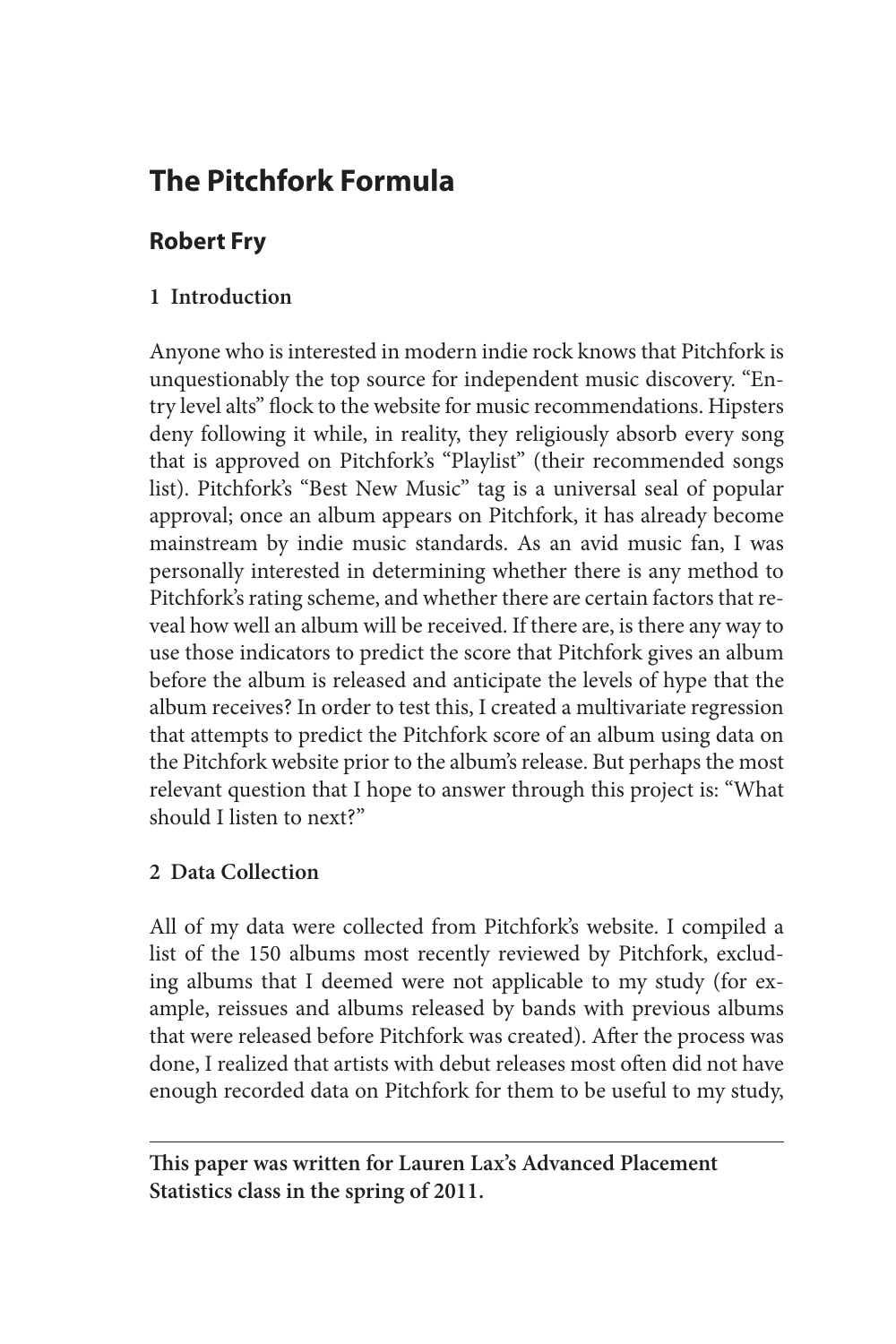and I excluded those, too (I did succeed, however, in using these data points to create a separate model to predict the scores of debut albums, although this model proved to be much less reliable). Because there were so few high scoring albums out of my first selection, I collected additional data from a list of the most recent high scoring albums. The final list contained 81 albums. For each album, I carefully recorded a number of characteristics about each album's respective artist. These factors are as follows: average album score, most recent album score (including EPs), least recent album score, highest album score, lowest album score, album number, number of tracks from the forthcoming album appearing on Pitchfork's "Playlist," number of tracks from the forthcoming album awarded "Best New Music," number of times the artist has previously appeared on a year-end list (eg: Best Albums of 2007), total number of tracks appearing on Pitchfork's "Forkcast."

I collected data from only the most recent albums since there have been noticeable shifts in Pitchfork's rating system, including the socalled "great inflation of 2k10," and the most recent albums would most accurately represent the recent rating trends. That said, I still neglected to perform a simple random sample in order to gain a representative sample of the album scores, which makes it possible that the data I collected represent an irregular period in Pitchfork ratings. Ideally, I would have defined a relatively recent period during which I believe ratings were relatively consistent and performed a simple random sample on albums from that period to determine which albums I incorporated into my sample. However, it was much more convenient to work chronologically, given that I could not anticipate time restraints, and that data collection took a particularly long time due to the number of explanatory variables I was collecting. In addition to affecting the randomness of my sample, the time restraints also prevented me from collecting a large number of observations. Although 81 albums is a considerable number of data points, more albums would have produced a more powerful regression.

The data table that includes all of the albums and their corresponding factors is too large to be presented in this section and is not crucial for the interpretation of the data, but can be viewed online at http://roundtable.menloschool.org.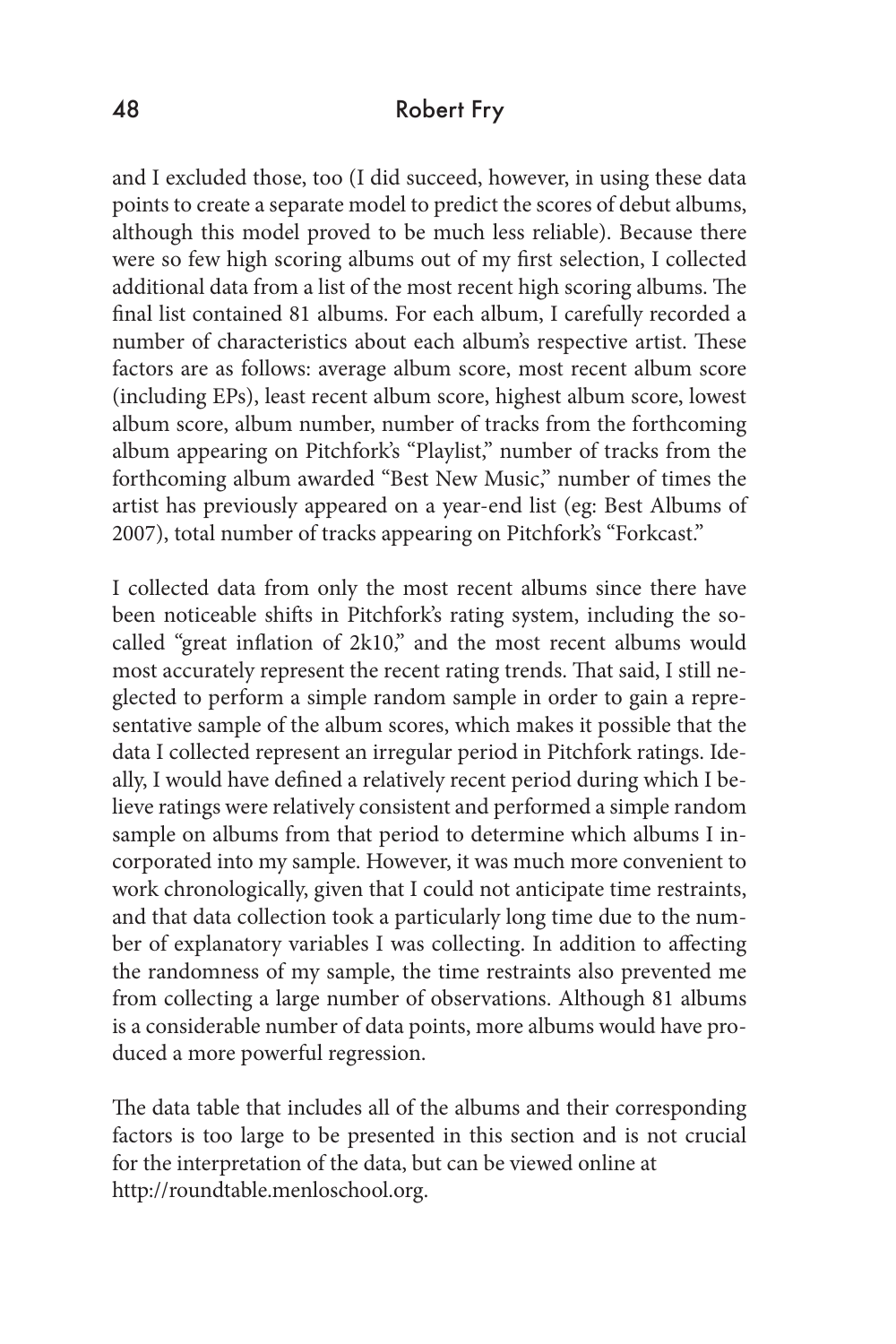#### **3 Results**

After compiling my data, I used Fathom to create a model to predict album ratings. According to the  $\mathbb{R}^2$  value of the multiple regression, approximately 56.42% of the variation in the rating an album receives from Pitchfork can be explained by the variation in the previously outlined explanatory variables. By performing a linear regression t-test on the coefficient of each of the explanatory variables, the statistical significance of each can be determined. The test statistics and P-values are listed along with the coefficient of each term. The initial model is displayed in Figure 1.

| Response attribute (numeric): Album Score                                                                                      |                                                 |                    |                   |                        |                                                        |     |                 |      |
|--------------------------------------------------------------------------------------------------------------------------------|-------------------------------------------------|--------------------|-------------------|------------------------|--------------------------------------------------------|-----|-----------------|------|
|                                                                                                                                |                                                 | Std                | $\mathbf{U}$      | P<br>$\sim$            |                                                        |     |                 |      |
| Predictor                                                                                                                      | Coefficient Error                               |                    | Statistic Value   |                        | $AR^2$                                                 |     |                 |      |
| Constant                                                                                                                       |                                                 | 5.1133 1.1476      |                   | 4,456 0.0000           |                                                        |     |                 |      |
| Average Album Score                                                                                                            |                                                 | 0.5233 0.3797      |                   |                        | 1.378 0.1726 0.0120                                    |     |                 |      |
| <b>Most Recent Score</b>                                                                                                       |                                                 | $-0.0043$ $0.1473$ |                   | $-0.029$ 0.9769 0.0000 |                                                        |     |                 |      |
| <b>Least Recent Score</b>                                                                                                      |                                                 | 0.0511 0.1376      |                   |                        | 0.371 0.7116 0.0009                                    |     |                 |      |
| <b>Highest Score</b>                                                                                                           |                                                 | $-0.2116$ $0.2690$ |                   |                        | $-0.786$ $0.4344$ $0.0039$                             |     |                 |      |
| <b>Lowest Score</b>                                                                                                            |                                                 | $-0.1090$ $0.1935$ |                   |                        | $-0.563$ $0.5750$ $0.0020$                             |     |                 |      |
| Album Number                                                                                                                   |                                                 | $-0.0141$ $0.0479$ |                   |                        | $-0.294$ $0.7695$ $0.0005$                             |     |                 |      |
| <b>Playlisted Tracks</b>                                                                                                       |                                                 | 0.2433 0.1796      |                   | 1.355 0.1800 0.0116    |                                                        |     |                 |      |
| Year_End_Lists                                                                                                                 |                                                 | 0.0511 0.0498      |                   |                        | 1.026 0.3084 0.0067                                    |     |                 |      |
| <b>BNMd Tracks</b>                                                                                                             |                                                 | 0.4762 0.2302      |                   | 2.069 0.0423 0.0270    |                                                        |     |                 |      |
| <b>Total Forkcast Tracks</b>                                                                                                   |                                                 | 0.0276 0.0248      |                   | 1.112 0.2700 0.0078    |                                                        |     |                 |      |
|                                                                                                                                |                                                 |                    |                   |                        | <b>THE REAL PROPE</b>                                  |     |                 |      |
|                                                                                                                                | 20%                                             |                    | 40%               |                        |                                                        | 60% | 80%<br>Residual |      |
| Average_Album_Score                                                                                                            | Mast Basic Lister                               |                    | Playlisted_Tracks |                        | Year End Lists<br>BNMd_Tracks<br>Total_Forkcast_Tracks |     |                 | 100% |
| Regression Equation: Album_Score = 5,113 + 0.5233 Average_Album_Score - 0.004272 Most_Recent_Score + 0.05106Least_Recent_Score |                                                 |                    |                   |                        | <b>Sequential Contributions</b>                        |     |                 |      |
|                                                                                                                                | Degrees of Sum of                               | Mean               | F                 |                        |                                                        |     |                 |      |
| Source<br>Freedom                                                                                                              | Squares Square Statistic Value<br>10<br>51.0718 | 5,1072             |                   | 8.935 0.0000 0.5642    | $AR^2$                                                 |     |                 |      |
|                                                                                                                                | 69<br>39.4417 0.5716                            |                    |                   |                        |                                                        |     |                 |      |
| Regression<br>Residual<br>Total                                                                                                | 79<br>90.5135                                   |                    |                   |                        |                                                        |     |                 |      |

**Figure 1:** *Initial model*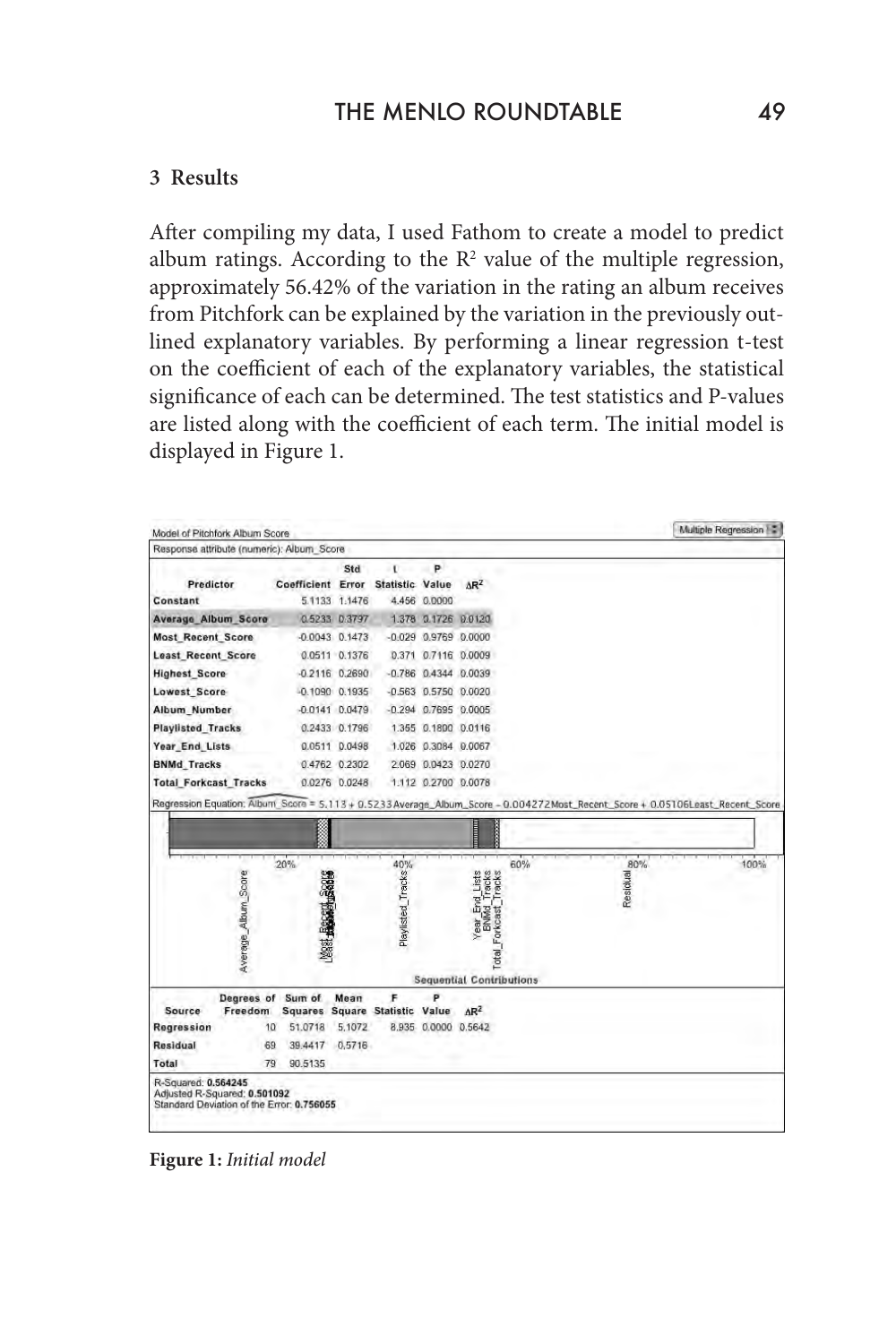

**Figure 2:** *Residual plot*

Unfortunately, as illustrated by the residual plot in Figure 2, there is a clear non-linear pattern to the residuals. Although the residuals seem approximately normally distributed, with no clusters and only slight heteroskedasticity, the errors are obviously not independently distributed, and therefore, the model does not meet the conditions for the inference test. The non-linearity of the residual plot could be attributed to the fact that the two most powerful predictors of album score are the number of Best New Music tracks and tracks on the Playlist. These, however, are rarely given out, so if they are, the model overvalues them in order to compensate. On the other hand, because the majority of albums score somewhere between 6 and 8, the baseline score that the model assumes is 5.1133. From there, there are no strong, independent factors that are negatively correlated, making it difficult for albums to be predicted to receive low scores.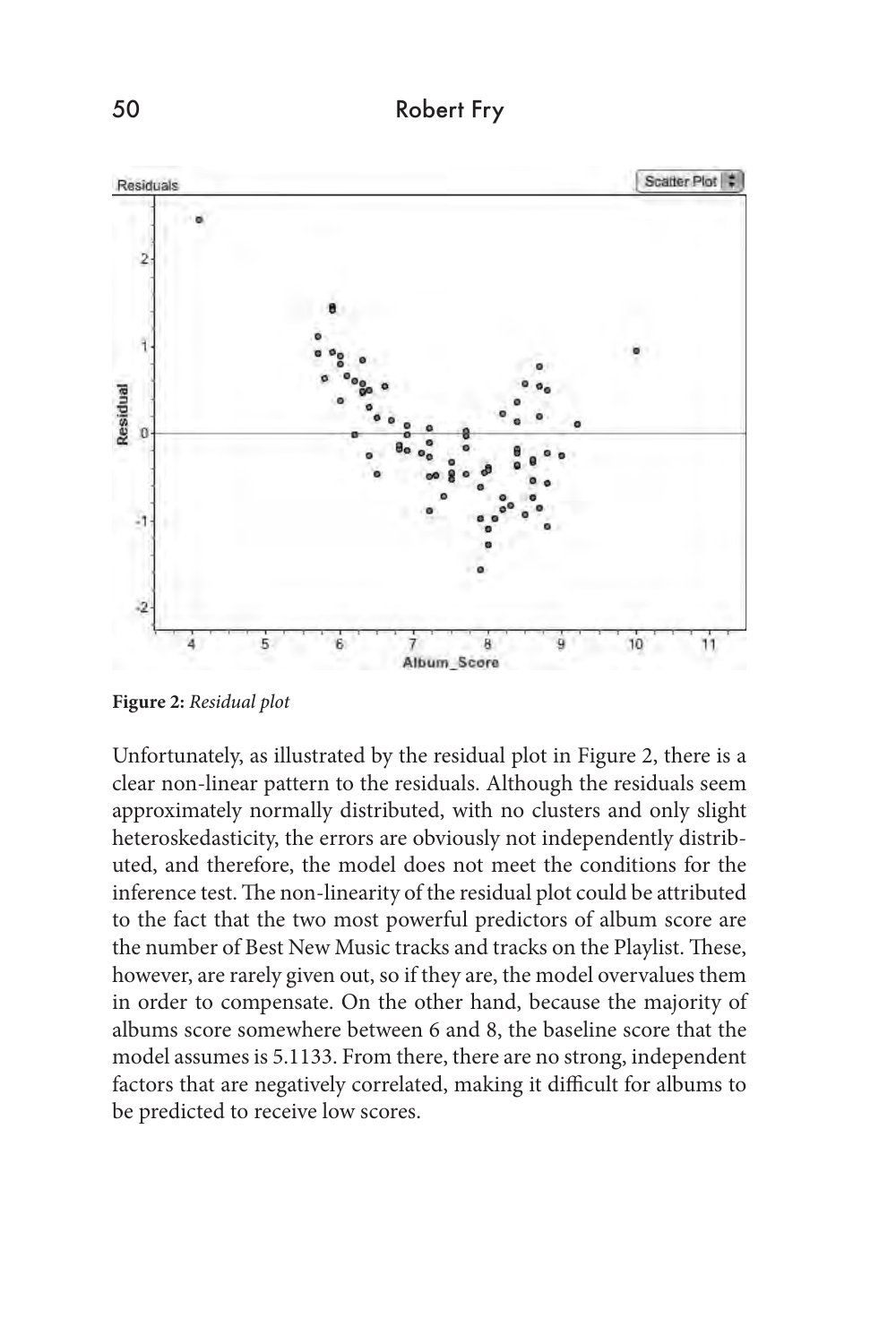Since the residuals appeared to follow a distinct pattern, I initially believed that a quadratic transformation of the data would be able to correct the model's misprediction. However, despite all attempts to modify predictors exponentially, no transformation could entirely eliminate the non-linear pattern. Still, by squaring the most significant predictors (Best New Music tracks and Playlist tracks), I found that this final model could achieve a slightly higher  $R^2$  value ( $R^2 = 0.6119$ ) and better account for the curve of the residuals.

| Model of Collection 1        |                                                                           |                   |                    |                        |                |                        | Multiple Regression         |  |
|------------------------------|---------------------------------------------------------------------------|-------------------|--------------------|------------------------|----------------|------------------------|-----------------------------|--|
|                              | Response attribute (numeric): Album Score                                 |                   |                    |                        |                |                        |                             |  |
|                              |                                                                           |                   | Std                | ŧ.                     | P              |                        |                             |  |
| Predictor                    |                                                                           | Coefficient Error |                    | Statistic Value AR2    |                |                        |                             |  |
| Constant                     |                                                                           |                   | 5.4309 0.8855      |                        | 6.133 0.0000   |                        |                             |  |
| <b>BNMd Tracks</b>           |                                                                           |                   | 1.0382 0.4173      |                        |                | 2 488 0 0152 0 0343    |                             |  |
| <b>BNMsg</b>                 |                                                                           |                   | $-0.2078$ 0.1641   |                        |                | $-1.266$ 0.2097 0.0089 |                             |  |
| <b>Playlisted Tracks</b>     |                                                                           |                   | 0.5422 0.2665      |                        |                | 2.035 0.0457 0.0230    |                             |  |
| Average Album Score          |                                                                           |                   | 0.2086 0.1182      |                        |                | 1.765 0.0820 0.0173    |                             |  |
| Playsq                       |                                                                           |                   | $-0.1340$ $0.0800$ |                        |                | $-1.675$ 0.0983 0.0156 |                             |  |
| <b>Total Forkcast Tracks</b> |                                                                           |                   | 0.0117 0.0220      |                        |                | 0.532 0.5966 0.0016    |                             |  |
| Year_End_Lists               |                                                                           |                   | 0.0318 0.0399      |                        |                | 0.798 0.4278 0.0035    |                             |  |
| Album Number                 |                                                                           |                   | $-0.0216$ 0.0320   |                        |                | $-0.675$ 0.5016 0.0025 |                             |  |
|                              | Regression Equation: Album_Score = 5.43089552924                          |                   |                    |                        | + 1.0382154035 |                        | BNMd Tracks - 0.20780643438 |  |
|                              | Dearees of Sum of                                                         |                   | Mean               | F                      | P              |                        |                             |  |
| Source                       | Freedom                                                                   | Squares           |                    | Square Statistic Value |                | $AR^2$                 |                             |  |
| Regression                   | 8                                                                         | 48.6771           | 6.0846             |                        |                | 13.793 0.0000 0.6119   |                             |  |
| Residual                     | 70                                                                        | 30.8794 0.4411    |                    |                        |                |                        |                             |  |
| Total                        | 78                                                                        | 79,5565           |                    |                        |                |                        |                             |  |
| R-Squared: 0.611856          | Adjusted R-Squared: 0.567497<br>Standard Deviation of the Error: 0.664179 |                   |                    |                        |                |                        |                             |  |

**Figure 3:** *Model of collection 1*

The most signficant predictor of an album's score according to the model is the number of tracks from that album that received the award of "Best New Music." When a linear regression t-test is perfomed, we observe a test statistic of 2.488 and a P-value of 0.0152. It makes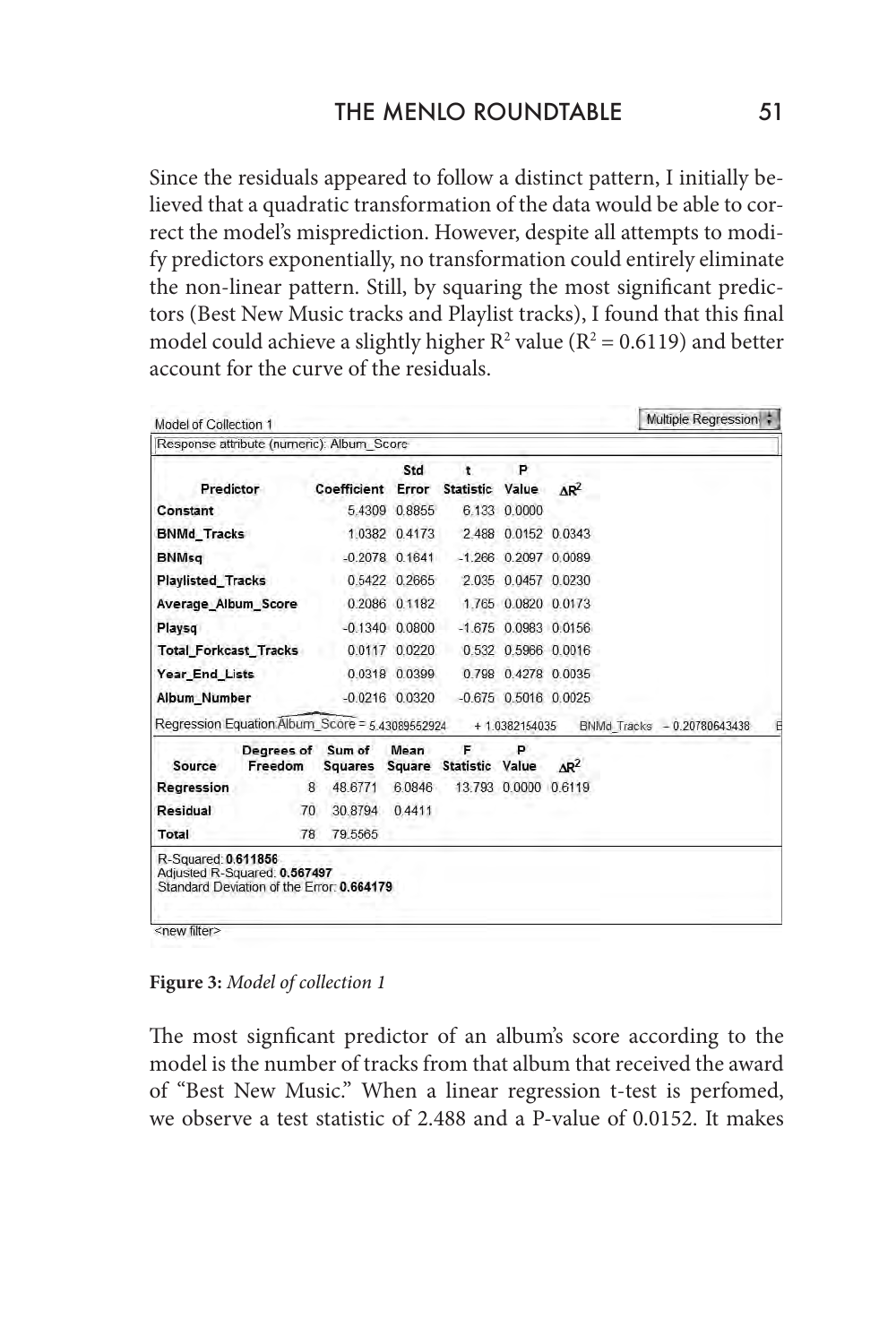sense that this variable is most correlated with an album's score, since if Pitchfork rates tracks from a certain album highly, it is much more likely that they will favorably review the album itself. Also highly correlated is the average album score, with a test statistic of 1.765 and a P-value of 0.0820. This certainly makes sense, since artists that Pitchfork doesn't like are unlikely to change drastically between albums. In fact, I would have been somewhat surprised that this is not the most powerful predictor if not for the preponderance of recent large scale disappointments (The Strokes' Angles, MGMT's *Congratulations*, and Panda Bear's *Tomboy*) and surprises (Ariel Pink's Haunted Graffiti's *Before Today*). Another important factor is the number of tracks placed on Pitchfork's "Playlist," which has a test statistic of 2.035 and a P-value of 0.0457. This is important for the same reasons as the "Best New Music" tracks, but the higher honor of the Best New Music award is reflected in its higher coefficient. As expected the number of Forkcast tracks is less important since it is less discriminating, yet it does a good job of gauging the amount of buzz that smaller bands generate on music blogs. A variable that I expected to have a greater influence on the model was the most recent score an artist received. I figured that if an artist followed an upward or downward trend, it would be reflected in the artist's most recent album, but with a P-value of 0.9769, it seemed clear that this was not the case. Ultimately, I excluded this explanatory variable from the final model. I also expected the album number to be a more powerful negative predictor since artists that are producing their tenth albums usually run out of ideas and fail to appeal to any fans larger than their base of extremely devoted fans. Though the correlation was negative as predicted, the high P-value of 0.7695 suggests that this is most likely not statistically significant.

After observing that the model consistently overpredicted better-thanaverage albums and underpredicted average ones, I took an alternate approach and attempted to create two separate models based on the average album score of each artist's previous albums: artists with above average scores would be assessed in a separate model from those with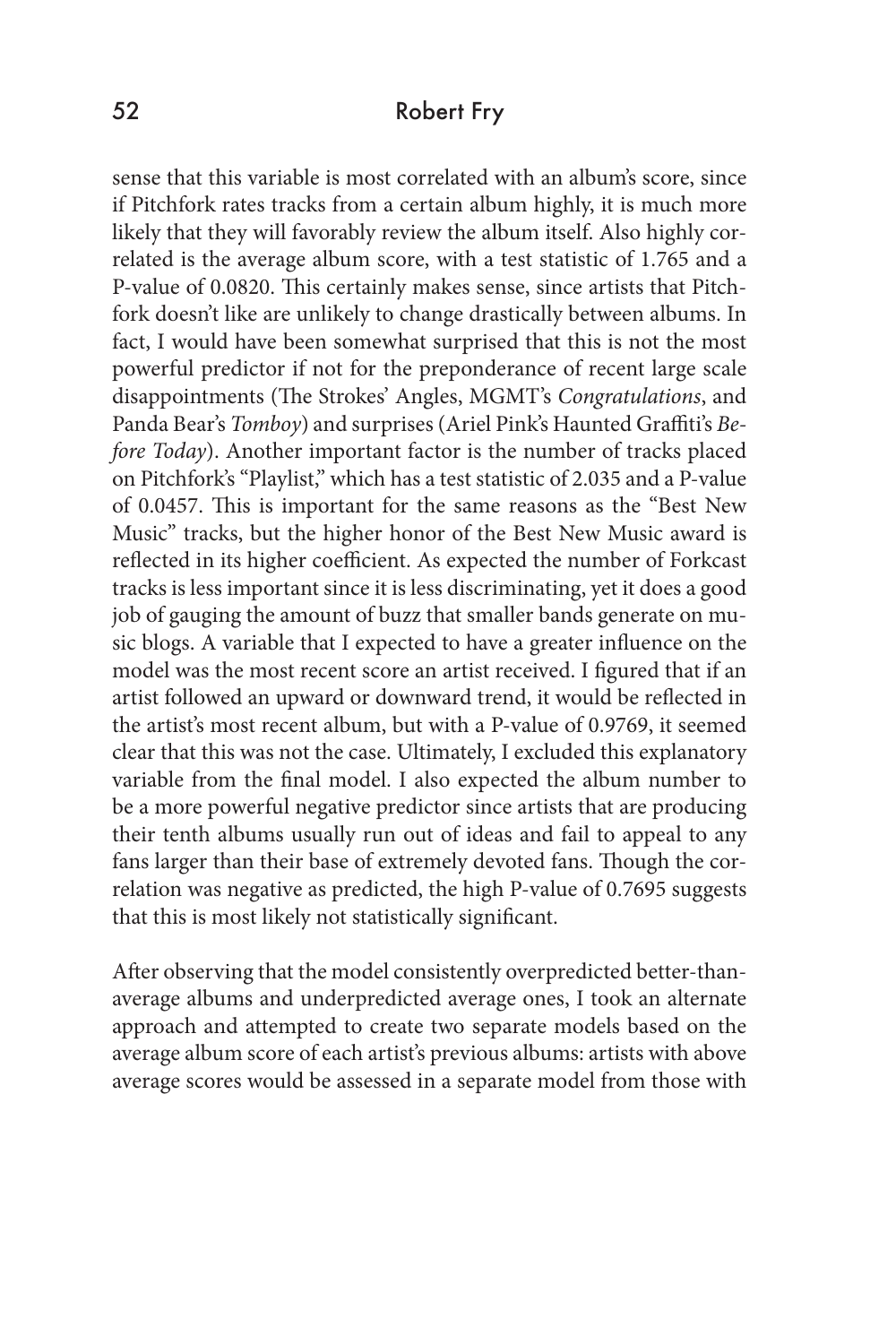below average scores. However, the resulting models were inaccurate and unreliable. In the "above average" model, most predicted album scores hovered around around 8 to 8.5, while nearly all of the albums in the "below average" model remained in the 7 to 7.5 range regardless of any of the artist's other qualities, suggesting that placement into either of the groups determined the prediction far more powerfully than nearly any other variable. This caused the residuals of both models to be consistently erratic, leading me to reject these models in favor of the more accurate second model.

Another somewhat irrelevant but interesting finding was the distribution of Pitchfork ratings. Although I did not collect enough data to produce a completely reliable study on the distribution of Pitchfork scores, it is interesting to note that the sample average I obtained (only including the preliminary sample) is approximately 7.00. The histogram and boxplot in Figure 4 illustrate that the album scores are slightly skewed right as would be expected. A surprising number of albums approach the 8 range, yet they are not awarded the Best New Music rating as other albums are, some of which receive lower scores than non-BNM'd albums.



**Figure 4:** *Boxplot and historgram of album scores*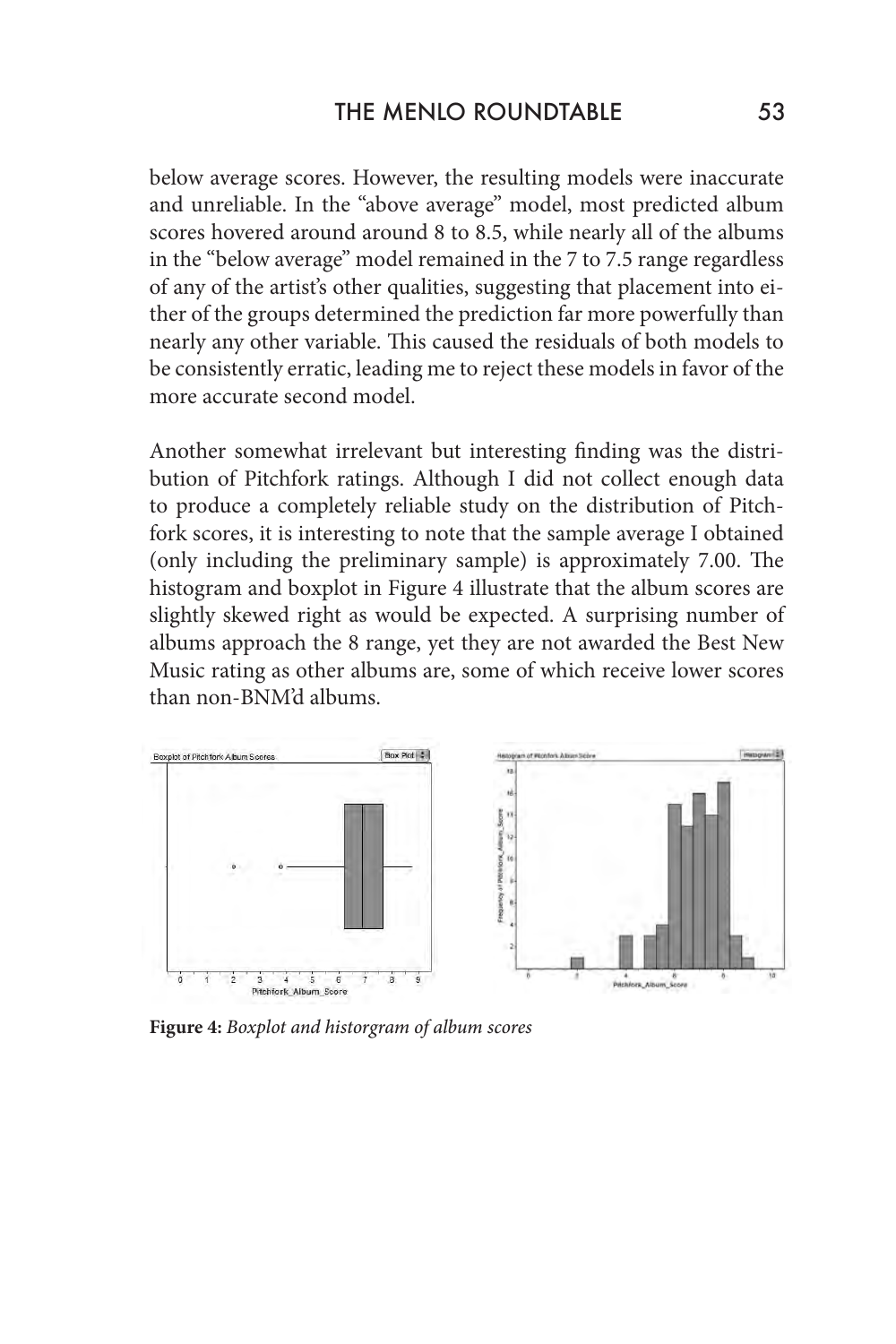| <b>Applicable Albums</b><br><b>Reviewed During the</b><br>Week of April 25th | Album<br><b>Score</b> | Predicted<br>Album<br><b>Score</b><br>(Final) | Predicted<br>Album<br>Score<br>(Initial) | <b>Residual</b><br>(Final) | <b>Residual</b><br>(Initial) |
|------------------------------------------------------------------------------|-----------------------|-----------------------------------------------|------------------------------------------|----------------------------|------------------------------|
| Take Care, Take Care,<br>Take Care (Explosions<br>in the Sky)                | 7.2                   | 6.4                                           | 6.8                                      | $-0.8$                     | $-0.4$                       |
| Figurines (Figurines)                                                        | 6.3                   | 6.6                                           | 6.9                                      | 0.3                        | 0.6                          |
| Liberty's Not for<br>Eveyone (Chain<br>and the Gang)                         | 6.6                   | 6.8                                           | 6.6                                      | 0.2                        | 0.0                          |
| Music Sounds Better<br>With You (Acid House<br>Kings)                        | 7.8                   | 7.0                                           | 7.0                                      | $-0.8$                     | $-0.8$                       |
| Terra (Julian Lynch)                                                         | 7.7                   | 7.8                                           | 7.8                                      | 0.1                        | 0.1                          |
| Living on the Other<br>Side (The Donkeys)                                    | 5.3                   | 6.5                                           | 6.1                                      | 1.2                        | 0.8                          |
| Swanlights EP (Antony<br>and the Johnsons)                                   | 7.5                   | 7.2                                           | 7.3                                      | $-0.3$                     | $-0.2$                       |
| Circus (Black Devil<br>Disco Club)                                           | 6                     | 6.6                                           | 6.8                                      | 0.6                        | 0.8                          |
| Canyon Candy<br>(Javelin)                                                    | 6.9                   | 6.9                                           | 6.9                                      | 0.0                        | 0.0                          |
| Cornershop and the<br>Double-O Groove<br>Of (Cornershop)                     | 7.6                   | 6.9                                           | 6.9                                      | $-0.7$                     | $-0.7$                       |
| The Book of David<br>(DJ Quik)                                               | 8.4                   | 7.5                                           | 7.7                                      | $-0.9$                     | $-0.7$                       |
| Losing Color<br>(Stricken City)                                              | 7.7                   | 7.0                                           | 6.9                                      | $-0.7$                     | $-0.8$                       |
| Dancer Equired<br>(Times New Viking)                                         | 6                     | 7.7                                           | 8.2                                      | 1.7                        | 2.2                          |
| The Only She Chapters<br>(Prefuse 73)                                        | 6.4                   | 6.7                                           | 7.0                                      | 0.3                        | 0.6                          |

**Figure 5:** *Albums reviewed week of April 25th* 

In addition, I collected data from all of the albums released during the week of April 25<sup>th</sup>, none of which were factored into the either of the models. I input the data into each model and calculated the residu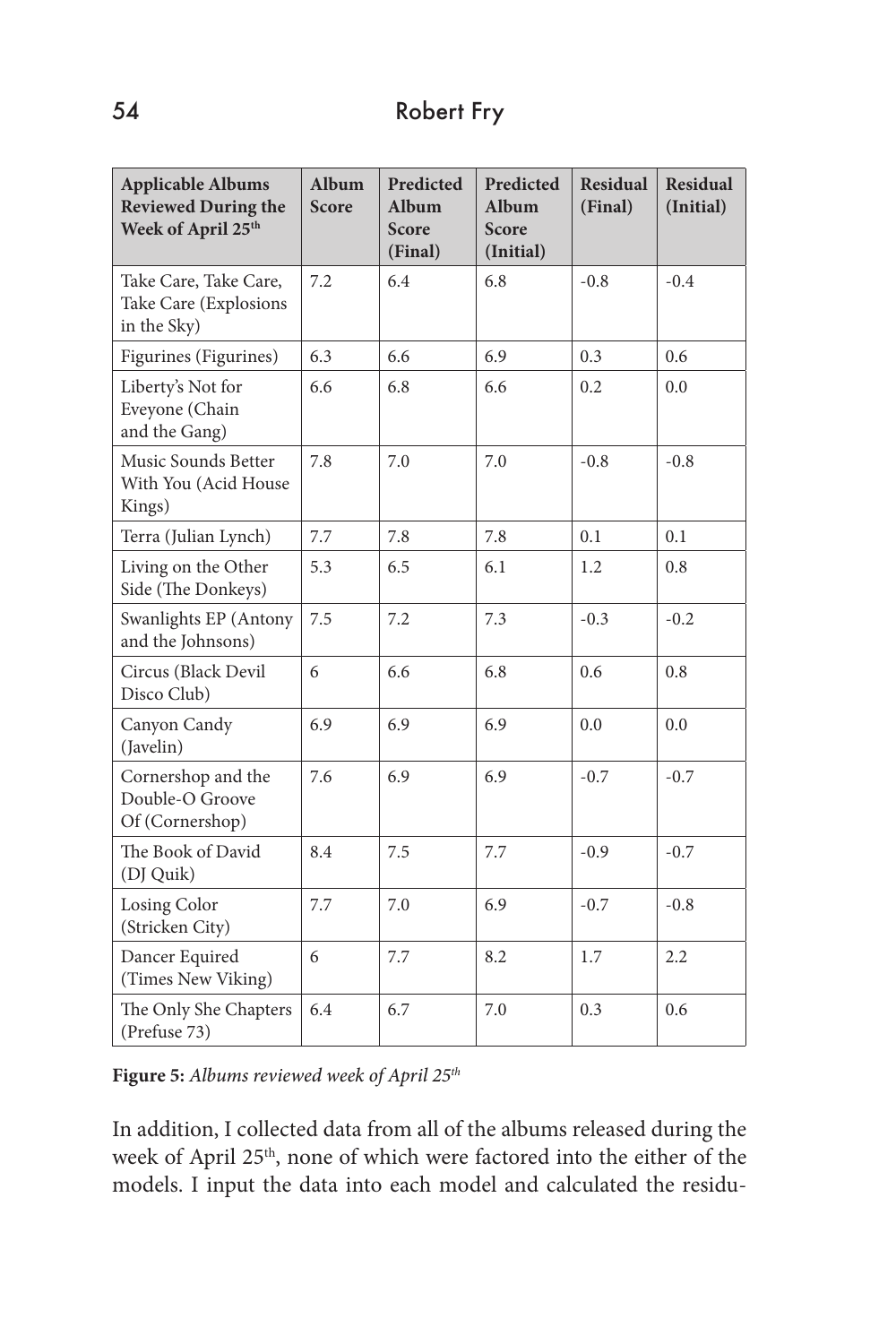als. (See Figure 5.) In both models, most of the predictions were fairly close, but there were a few surprises. Times New Viking had tracks featured in the Playlist and a very consistent album history, but it was panned on release. On the other hand, Pitchfork showed few signs that they would award DJ Quik their Best New Music seal. For the most part, neither model appears to have a significant advantage over the other; although the final model produces slightly lower residuals in some cases, in nearly as many others, the residuals increased.

#### **4 Conclusion**

Despite its shortcomings, the regression I created to predict Pitchfork albums scores appears to be considerably reliable. Unsurprisingly, I discovered that the most powerful predictors of an album's score are the number of "Best New Music" tracks that are present on the album, the artist's average album score, and the number of tracks from the album that Pitchfork places on their Playlist. The non-linearity of the residual plot suggests that there were not enough influential variables that could significantly predict an album's critical failure or dampen the exaggerated effect of a couple of fantastic tracks. Many of the problems I encountered could be solved if I could spend more time to collect more data. My current model could be refined if I simply collected data spanning back further in Pitchfork review history. However, a more effective use of time would involve adding more variables, possibly some of which are unrelated to Pitchfork. For example, I could look at the effect of popularity by looking at the number of Last.fm plays an artist has during the weeks preceding their album release. I could also look at some of the popular indie music blogs or Hype Machine (a music blog aggregator) to measure blog buzz and more accurately evaluate underground popularity. It may also be worthwhile to look at an artist's genre of music to observe if Pitchfork has a tendency to favor any genre over another and see the effects of that bias on an album's score. It may also be effective to look at other professional music reviewers to see if there is a correlation between their reviews and Pitchfork's, even though they may not be the best predictors since few music sites release advance reviews and, perhaps more importantly, Pitchfork is usually the site that sets trends that other music reviewers and maga-